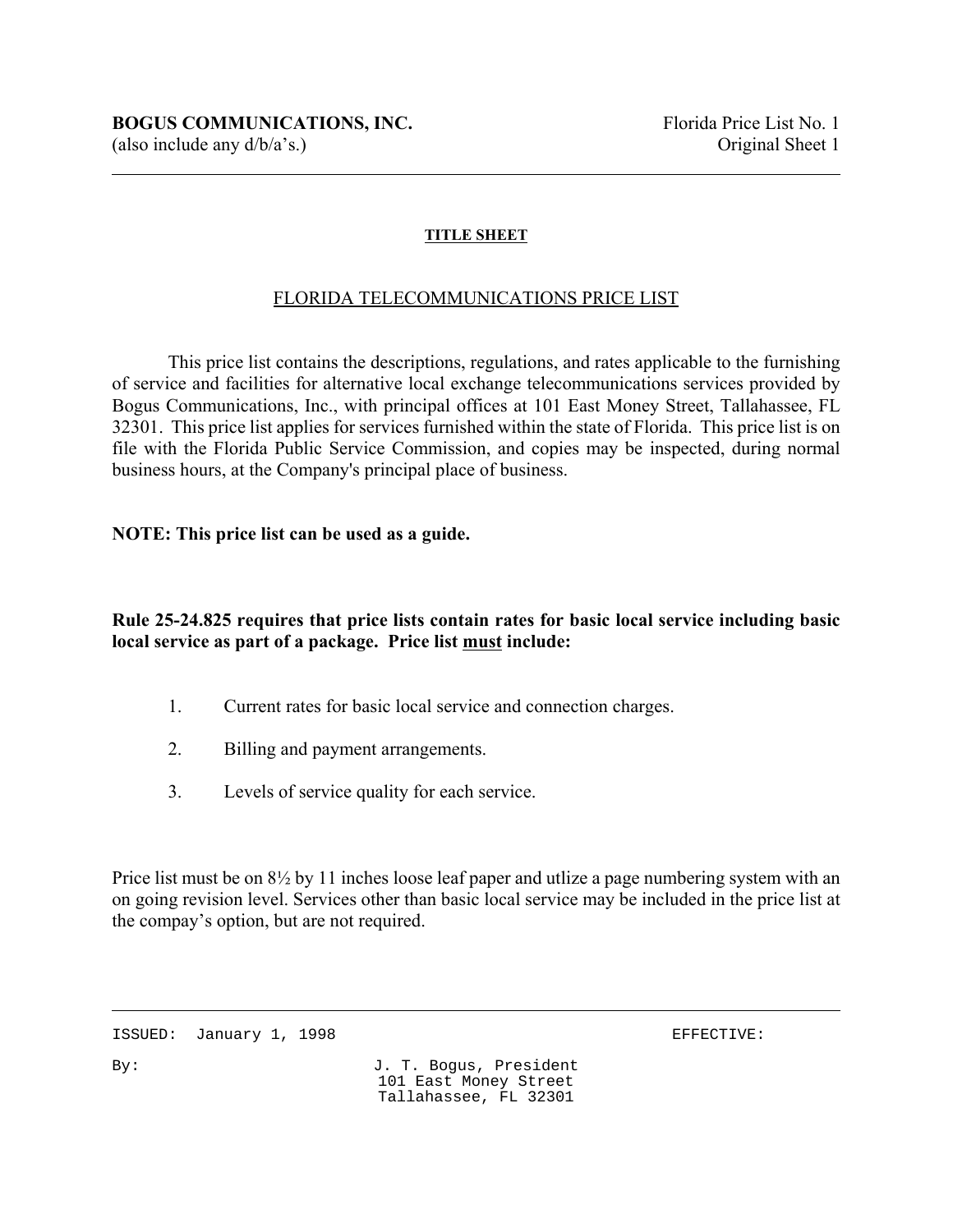## **CHECK SHEET**

The sheets listed below, which are inclusive of this price list, are effective as of the date shown at the bottom of the respective sheet(s). Original and revised sheets as named below comprise all changes from the original price list and are currently in effect as of the date at the bottom of this page.

| <b>SHEET</b>     | <b>REVISION</b>                                                                              |
|------------------|----------------------------------------------------------------------------------------------|
| 3<br>4<br>6<br>8 | Original<br>Original<br>Original<br>Original<br>Original<br>Original<br>Original<br>Original |

ISSUED: January 1, 1998 **EFFECTIVE:**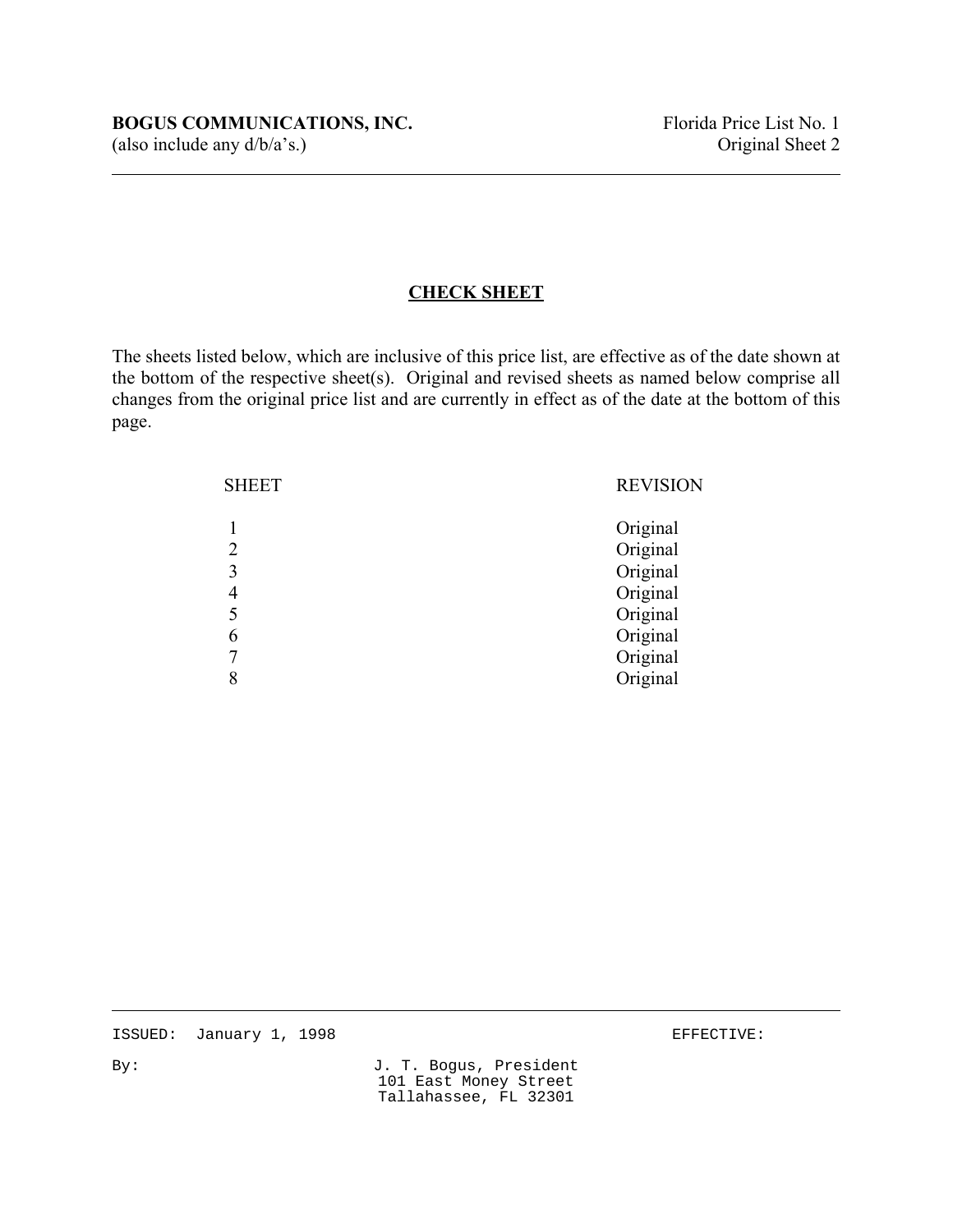(also include any  $d/b/a's$ .)

# **TABLE OF CONTENTS**

ISSUED: January 1, 1998

EFFECTIVE:

 $By:$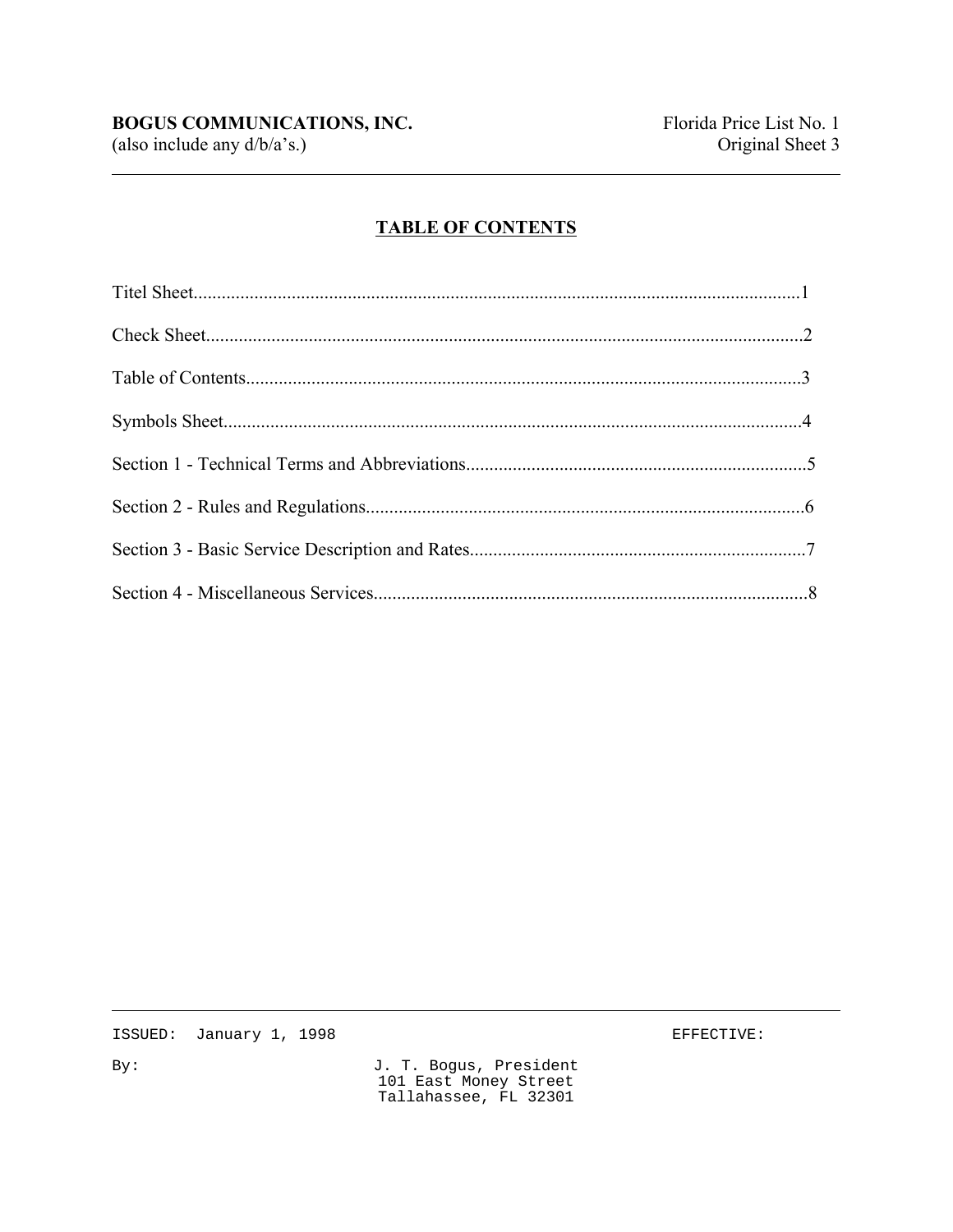# SYMBOLS SHEET

The following are the symbols used for the purposes indicated below:

- **D** Delete Or Discontinue
- **I** Change Resulting In An Increase to A Customer's Bill
- **M** Moved From Another Price List Location

**N** - New

 $\overline{a}$ 

- **R** Change Resulting In A Reduction To A Customer's Bill
- **T** Change in Text Or Regulation But No Change In Rate Or Charge
- **A. Check Sheets** When a price list filing is made with the FPSC, an updated check sheet accompanies the price list filing.
- **B. Sheet Numbering and Revision levels** Sheet numbers appear in the upper right corner of the page. Sheets are numbered sequentially. However, new sheets are occasionally added to the price list. When a new sheet is added between sheets already in effect, a decimal is added. For example, a new sheet added between existing sheets 14 and 15 would be 14.1. Revision levels also appear in the upper right corner of each page. These levels are used to determine the most current sheet version on file with the FPSC. For example, the 4th revised sheet 14 cancels the 3rd revised sheet 14.

ISSUED: January 1, 1998 **EFFECTIVE:**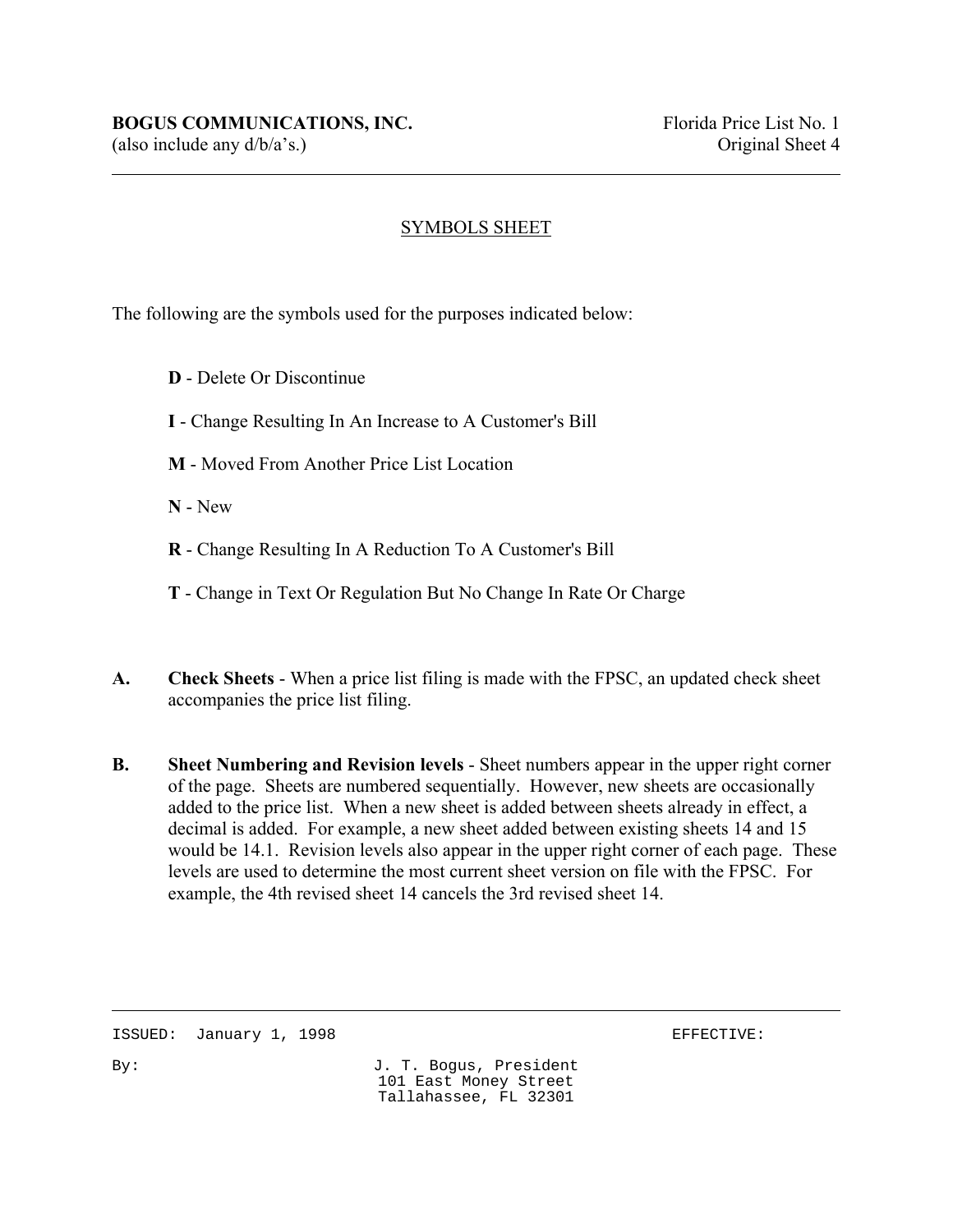## **SECTION 1** - TECHNICAL TERMS AND ABBREVIATIONS

#### **Samples of terms**

 $\overline{a}$ 

**Access Line** - An arrangement which connects the customer's location to the Company's network switching center.

**Authorization Code** - A numerical code, one or more of which are available to a customer to enable him/her to access the carrier, and which are used by the carrier both to prevent unauthorized access to its facilities an to identify the customer for billing purposes.

**Company or Carrier** - Bogus Communications, Inc.

**Central Office** - A location where there is an assembly of equipment that establishes the connections between subscriber access lines, trunks, switched access circuits, private line facilities, and special access facilities with the rest of the telephone network.

**Customer** - The person, firm, corporation or other entity which orders service and is responsible for payment of charges due and compliance with the Company's tariff regulations.

**Exchange** - The entire telephone plant and facilities used in providing telephone service to subscribers located in an exchange area.

**Intra-LATA Toll Messages** - Those toll messages which originate and terminate within the same LATA.

**Message** - a completed telephone call.

## **[YOU CAN USE THESE AND/OR ANY OTHER DEFINITIONS YOU WISH: JUST REMEMBER TO DEFINE HERE ANY UNUSUAL OR UNIQUE TERMINOLOGY USED IN THE BODY OF YOUR PRICE LIST.]**

ISSUED: January 1, 1998 **EFFECTIVE:**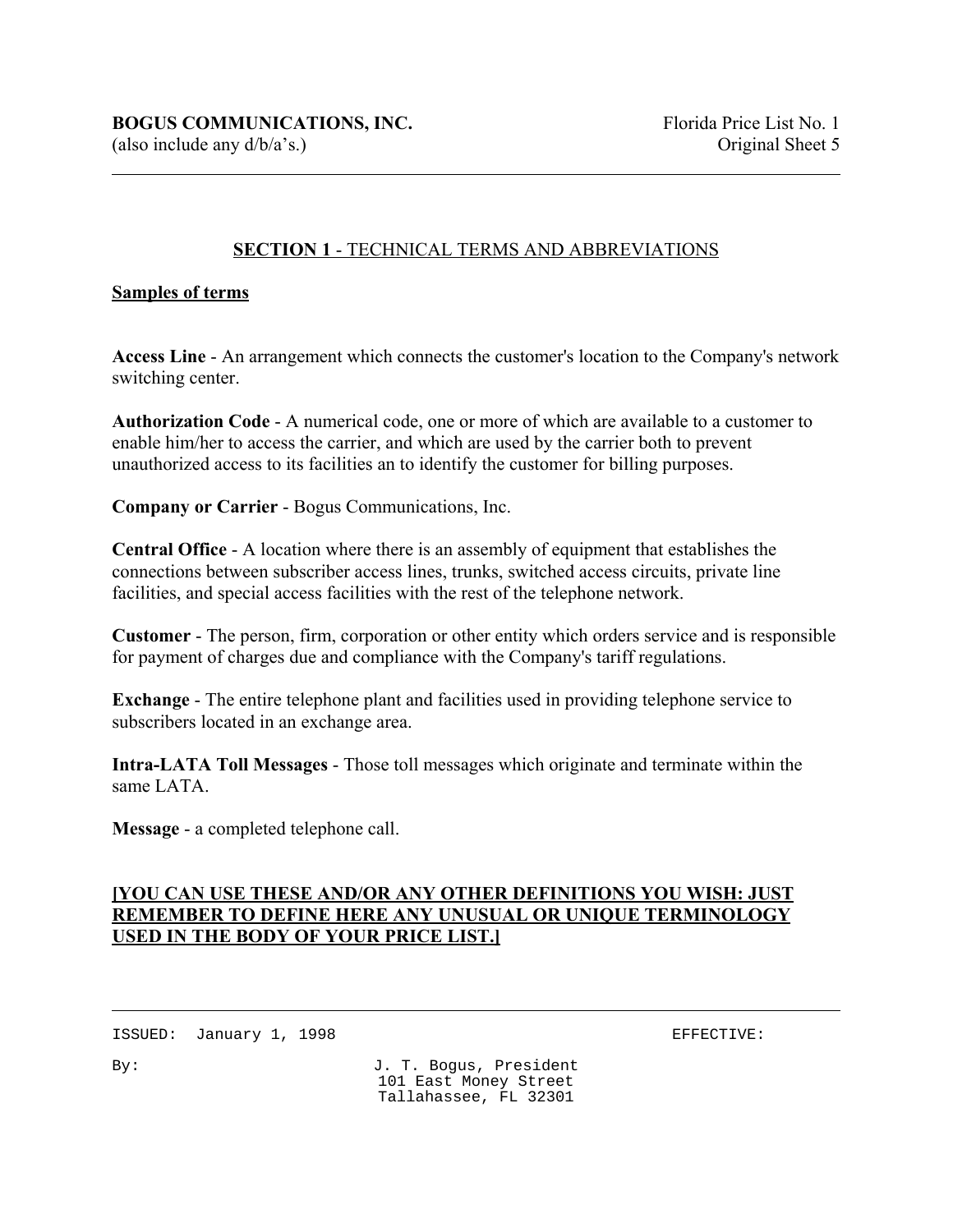## **SECTION 2** - RULES AND REGULATIONS

A company provding basic local service must include billing and payment arrangements and the levels of service quality which the companies holds itself out to provide for each service. Companies must also state that access to 911 will be maintained during temporary disconnections for non-payment of a residential subscriber's local service.

ISSUED: January 1, 1998 **EFFECTIVE:**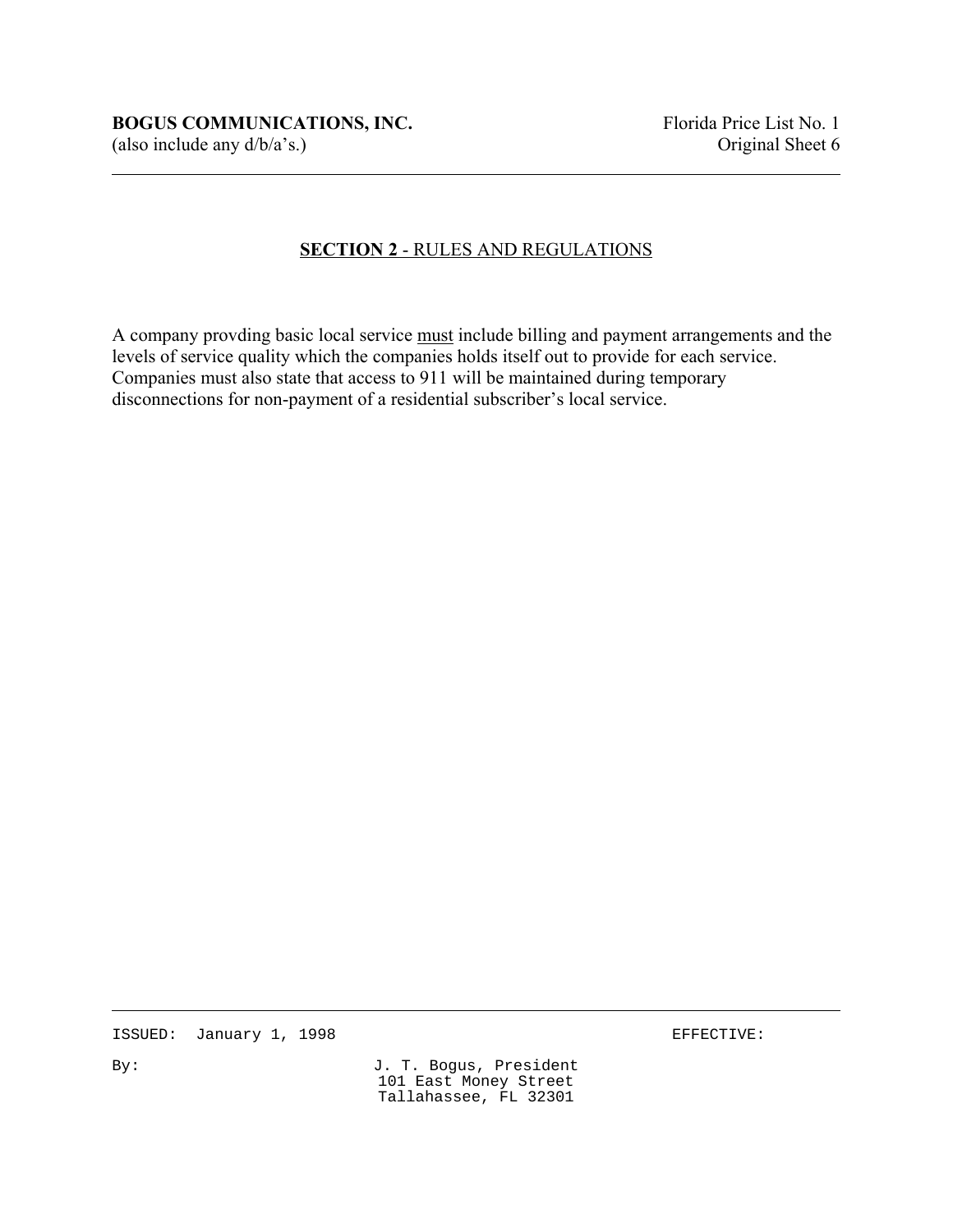# **SECTION 3** - BASIC SERVICE DESCRIPTION AND RATES

### 3.1 **Service Description**

If basic service is offered, the company must state that it offers access to 911, operator services, and relay services and a flat rate for unlimited local calling.

#### 3.2 **Rates**

 $\overline{a}$ 

The following must be included:

- **Current Prices**
- Customer connection charges

#### 3.3 **Telecommunications Relay Service**

For calls received from the relay service, the Company will when billing relay calls discount relay service calls by 50 percent off of the othwerwise applicable rate for a voice non-relay call except that where either the calling or called party indicates that either party is both hearing and visually impaired, the call shall be discounted 60 percent off of the otherwise applicable rate for a voice non-relay call.

ISSUED: January 1, 1998 **EFFECTIVE:**